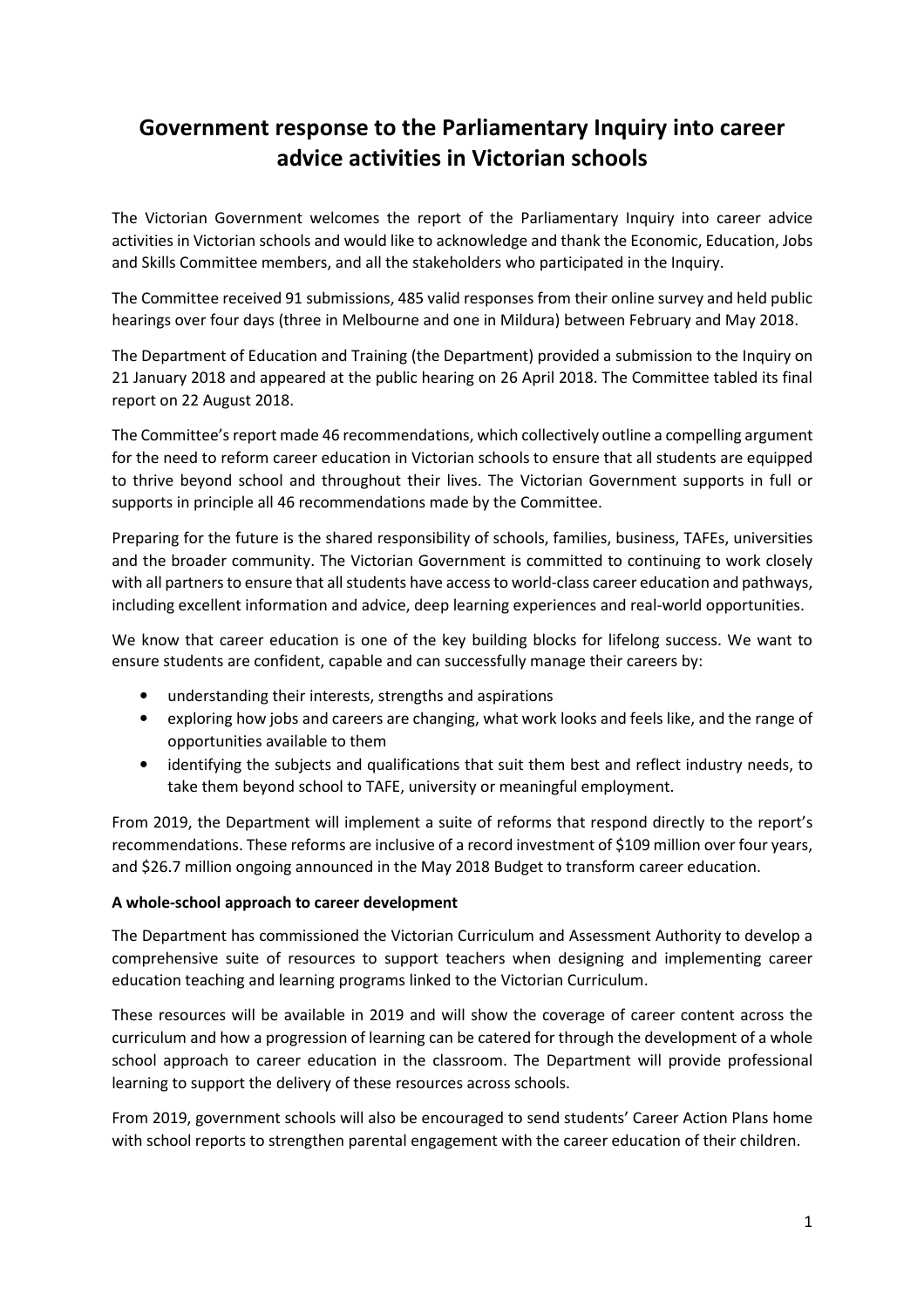### Improving quality and access to career development services

From Term 1 2019, government schools will have access to the following new resources and services:

- Career Self-Exploration Workshops All Year 7 and 8 students will participate in Career Self-Exploration Workshops to better understand their interests, strengths, skills, values and aspirations and the world of work. This will include engagement in career-focused classroom activities and encounters with employers and industry.
- Career Planning Service All Year 9 students will have access to a Career Diagnostic Tool with follow-up one-on-one career counselling and analysis of the diagnostic assessment from qualified and accredited career practitioners, which will inform the development of a Career Action Plan.
- Careers e-Portfolio All Year 9 students will have access to the Careers e-Portfolio, an online resource to support students to capture their career goals and plans, share their skills, experiences and accomplishments and keep all the information they need to complete their Career Action Plans. From 2020, the Careers e-Portfolio will be made available to all government school students in Years 7, 8, 10, 11 and 12.

From 2019, Managed Individual Pathways (MIPs) will be expanded, refocused and renamed as Career Education Funding (CEF). This funding will be provided as a separate line in the Student Resource Package and will help government secondary schools implement a broader range of career education activities for all students from Year 7, and ensure all students in Years 10 to 12 continue to receive course and career counselling and build detailed Career Action Plans.

The Department will conduct an evaluation of the \$109 million investment in career education over the next four years. This will include assessing the effectiveness and appropriateness of the reform initiatives and resources for students and families, opportunities for improvements, and how to sustain and spread good practice across all Victorian government schools.

In addition, the Department will:

- consider opportunities for enhanced data collection to assess student satisfaction with career education services at their school
- investigate how linked data can be used to track, analyse and report on student destinations
- support government schools to more effectively plan their career education programs and include career education within their annual and strategic planning
- consider opportunities for better supporting government schools to spend their career education funding on career education services.

#### Ensuring qualified practitioners deliver career development services

The Department recognises the importance of ensuring that career practitioners are professionally qualified to deliver high-quality career education in schools and is providing funding from 2019 to 2022 to support over 400 career practitioners in Victorian government secondary schools to complete the Graduate Certificate in Career Development/Education.

In addition, the Department will:

- encourage career practitioners in schools to join a member association of the Career Industry Council of Australia
- consider ways costs can be covered for regional career practitioners to attend professional learning, as well as innovative online models for professional learning delivery.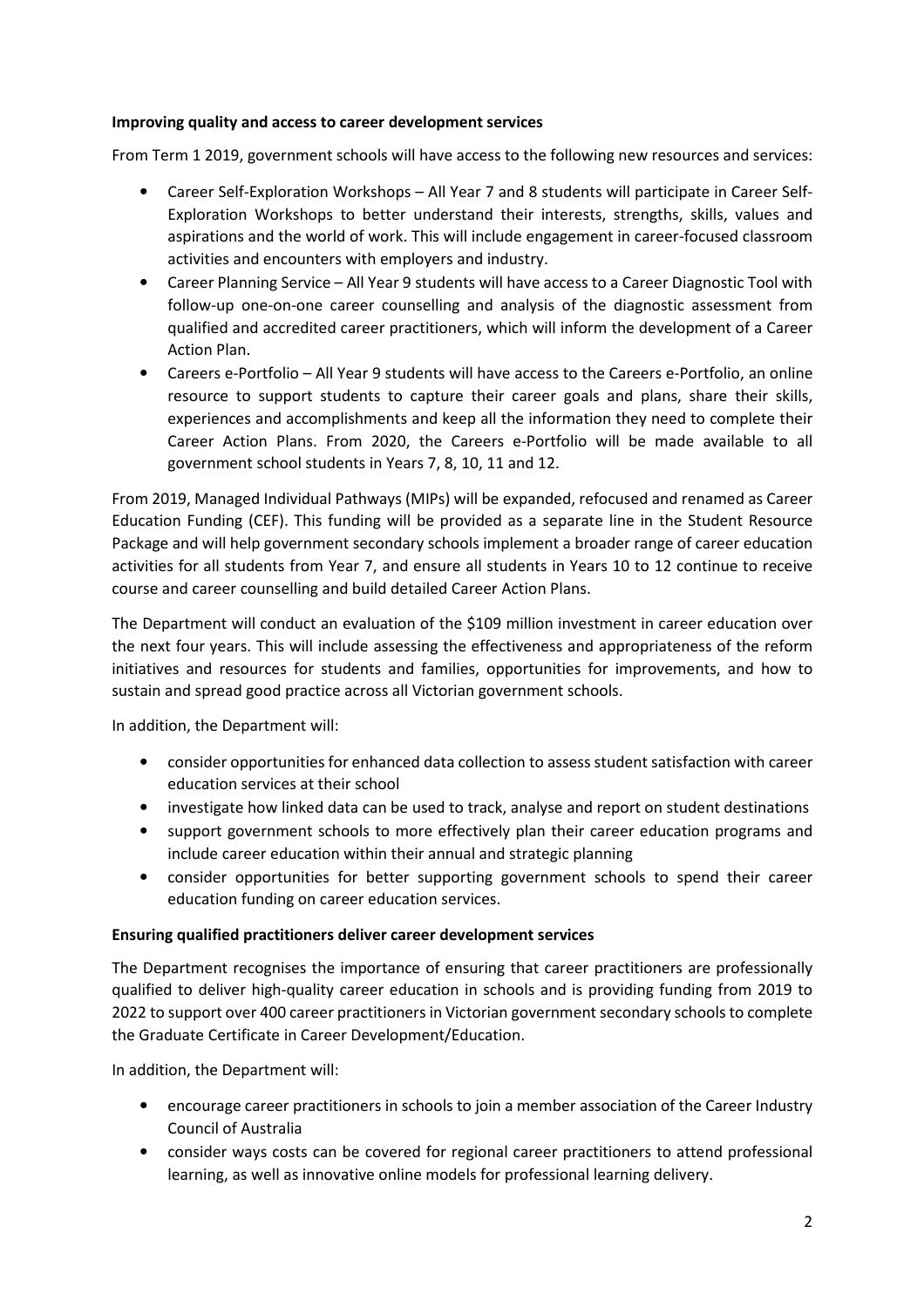#### Increasing students' workplace exposure

\$49.8 million is being invested in Head Start, a new model for apprenticeships and traineeships where school students spend more time doing paid, on-the-job training, developing the skills industry and employers' value and helping students to get the best start in their career.

Head Start will deliver an estimated 1,700 apprenticeships and traineeships in ten locations in over 100 secondary schools across Victoria over the next four years, starting from 2019. Head Start students will leave school with their VCE or VCAL and significant on-the-job experience that will contribute to or result in completion of an apprenticeship or traineeship. The program is being designed in consultation with industry and the Victorian Skills Commissioner, and offers ongoing support to students throughout their apprenticeship or traineeship.

In 2019, the Department will also bring together schools, training providers, industry and employers to discuss ways to better align schools' career education programs and curriculum with local industry needs through school-industry roundtables across Victoria. These discussions will consider opportunities for taster and industry immersion days.

In addition, the Department will:

- continue to work with key partners, including the Victorian Skills Commissioner and the VCAA, to develop resources which provide students with contemporary and high-quality information about real life workplaces and employment opportunities in local industries
- investigate expanding the current Structured Workplace Learning portal to include work experience opportunities from 2020 onwards, and will consider ways to encourage more employers to take on work experience students.

## Raising the profile of vocational education and training

The Victorian Government is investing an additional \$25.9 million to enhance vocational pathways by improving school students' access to high quality VET programs.

- Over \$23 million in additional funding (over four years) will be provided to government schools to enable increased purchasing of VET programs. Funding will be allocated to schools on a quarterly basis and paid via the Student Resource Package. To increase the supply of courses that lead to better post-school pathways for students, this funding includes a supplement for government schools that purchase courses on the Skills First list from the TAFE network.
- A Quality Assurance (QA) Framework will also be developed in 2019 to increase the quality, consistency and confidence in the provision of VET to secondary schools. The introduction of the QA Framework will ensure the delivery of relevant and consistent VET that provides genuine post-school pathways for students.
- An online VET Portal will be established to provide consistent information to secondary schools on training providers who have met quality assurance criteria. The portal will provide a single source of information to enable schools to compare training providers and make more informed decisions when purchasing VET.

# Addressing the career development needs of students in regional areas, and students experiencing disadvantage

Students' awareness of careers opportunities and pathways are developed through experiencing and engaging with industry and the world of work. It also helps to better align students' aspirations with